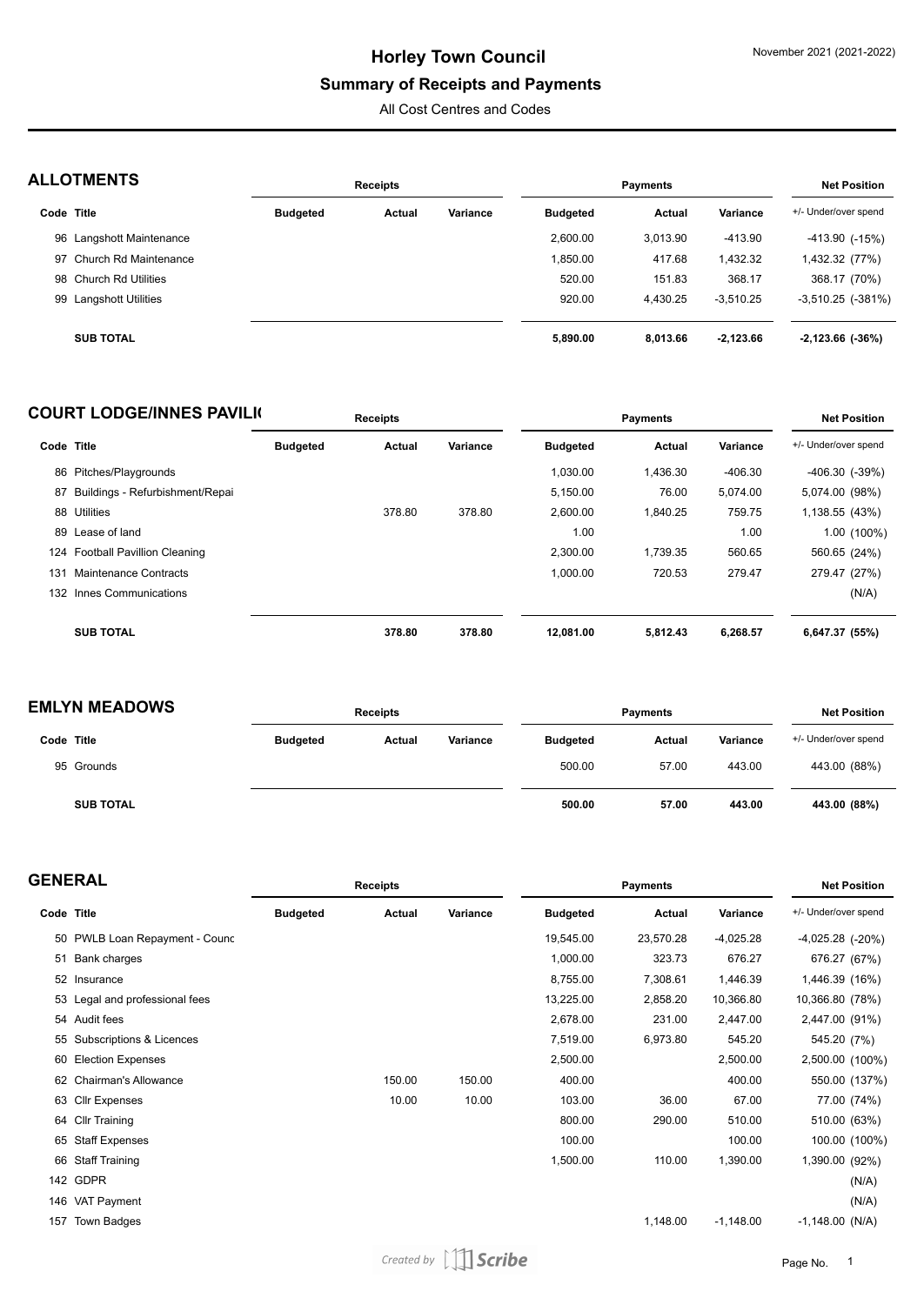## **Summary of Receipts and Payments**

All Cost Centres and Codes

|            | <b>SUB TOTAL</b>            |                 | 160.00          | 160.00   | 58,125.00       | 42,849.62       | 15,275.38 | 15,435.38 (26%)      |
|------------|-----------------------------|-----------------|-----------------|----------|-----------------|-----------------|-----------|----------------------|
|            | <b>GRANTS AND DONATIONS</b> |                 | <b>Receipts</b> |          |                 | <b>Payments</b> |           | <b>Net Position</b>  |
| Code Title |                             | <b>Budgeted</b> | Actual          | Variance | <b>Budgeted</b> | Actual          | Variance  | +/- Under/over spend |
|            | 110 Grant Award Scheme      |                 |                 |          | 3,000.00        | 100.00          | 2,900.00  | 2,900.00 (96%)       |
| 111        | Churchyards                 |                 |                 |          | 6,550.00        | 6,550.00        |           | (0%)                 |
|            | 112 Cllr Initiative grants  |                 |                 |          |                 |                 |           | (N/A)                |
| 113        | <b>Other Grants</b>         |                 |                 |          |                 |                 |           | (N/A)                |
|            | <b>SUB TOTAL</b>            |                 |                 |          | 9,550.00        | 6,650.00        | 2,900.00  | 2,900.00 (30%)       |

|            | <b>GROUNDS MAINTENANCE</b>         | <b>Receipts</b> |        |          |                 | <b>Net Position</b> |           |                      |
|------------|------------------------------------|-----------------|--------|----------|-----------------|---------------------|-----------|----------------------|
| Code Title |                                    | <b>Budgeted</b> | Actual | Variance | <b>Budgeted</b> | Actual              | Variance  | +/- Under/over spend |
|            | 70 Contractors' Maint (HTC)        |                 |        |          | 52,000.00       | 27,834.80           | 24,165.20 | 24,165.20 (46%)      |
|            | 71 Contractors' Maint (Devolved Po |                 |        |          | 1,700.00        |                     | 1,700.00  | 1,700.00 (100%)      |
|            | 72 Playground Inspections          |                 |        |          | 8,549.00        | 5,557.00            | 2,992.00  | 2,992.00 (35%)       |
|            | 73 Playground Repairs              |                 |        |          | 7,210.00        | 530.00              | 6,680.00  | 6,680.00 (92%)       |
|            | 74 Parks Furniture                 |                 |        |          | 5,150.00        | 1,538.00            | 3,612.00  | 3,612.00 (70%)       |
|            | 75 Signage                         |                 |        |          | 1,648.00        |                     | 1,648.00  | 1,648.00 (100%)      |
|            | 76 Pest Control                    |                 |        |          | 570.00          |                     | 570.00    | 570.00 (100%)        |
|            | 77 Tree Surgery                    |                 |        |          | 8.240.00        | 1,030.00            | 7.210.00  | 7,210.00 (87%)       |
|            | <b>SUB TOTAL</b>                   |                 |        |          | 85.067.00       | 36.489.80           | 48.577.20 | 48,577.20 (57%)      |

|            | <b>HORLEY RECREATION GROU</b>     | <b>Receipts</b> |          |             |                 | <b>Net Position</b> |             |                       |
|------------|-----------------------------------|-----------------|----------|-------------|-----------------|---------------------|-------------|-----------------------|
| Code Title |                                   | <b>Budgeted</b> | Actual   | Variance    | <b>Budgeted</b> | Actual              | Variance    | +/- Under/over spend  |
|            | 79 Memorial Gardens               |                 |          |             | 3.605.00        | 1.740.00            | 1,865.00    | 1,865.00 (51%)        |
|            | 80 Ornamental Gardens             |                 |          |             | 1,545.00        |                     | 1,545.00    | 1,545.00 (100%)       |
|            | 123 Grounds                       |                 |          |             | 2.060.00        | 5,425.53            | $-3,365.53$ | $-3,365.53$ $(-163%)$ |
|            | 143 Cafe/Pavilion PWLB Loan Repay |                 |          |             | 27,556.00       | 9,772.46            | 17,783.54   | 17,783.54 (64%)       |
|            | 145 Pavilion Cafe Project Fund    |                 |          |             | 27,000.00       | 14.784.14           | 12,215.86   | 12,215.86 (45%)       |
| 153        | <b>Pavilion Cafe Utilities</b>    |                 | 1,925.38 | 1,925.38    |                 | 5,628.49            | $-5,628.49$ | $-3,703.11$ (N/A)     |
| 154        | <b>Pavilion Cafe Maintenance</b>  |                 |          |             | 2.000.00        | 560.00              | 1,440.00    | 1,440.00 (72%)        |
| 155        | <b>Pavilion Cafe Rent</b>         | 6,000.00        | 1.796.45 | $-4,203.55$ |                 |                     |             | $-4,203.55$ $(-70%)$  |
|            | <b>SUB TOTAL</b>                  | 6,000.00        | 3.721.83 | $-2,278.17$ | 63,766.00       | 37,910.62           | 25,855.38   | 23,577.21 (33%)       |

| <b>INCOME</b> |                   | <b>Receipts</b> |           |             | <b>Payments</b> |               |           | <b>Net Position</b>      |  |
|---------------|-------------------|-----------------|-----------|-------------|-----------------|---------------|-----------|--------------------------|--|
|               | Code Title        | <b>Budgeted</b> | Actual    | Variance    | <b>Budgeted</b> | <b>Actual</b> | Variance  | +/- Under/over spend     |  |
|               | 2 Bank Interest   |                 | 9.13      | 9.13        |                 |               |           | $9.13$ (N/A)             |  |
|               | 3 Section 136 LGA | 38.006.00       | 38.006.00 |             |                 |               |           | (0%)                     |  |
|               | 5 Devolved Powers | 1.700.00        |           | $-1,700.00$ |                 |               |           | $-1,700.00$ ( $-100\%$ ) |  |
|               | <b>141 CIL</b>    | 23.000.00       | 44.446.35 | 21.446.35   | 24.498.42       |               | 24.498.42 | 45,944.77 (96%)          |  |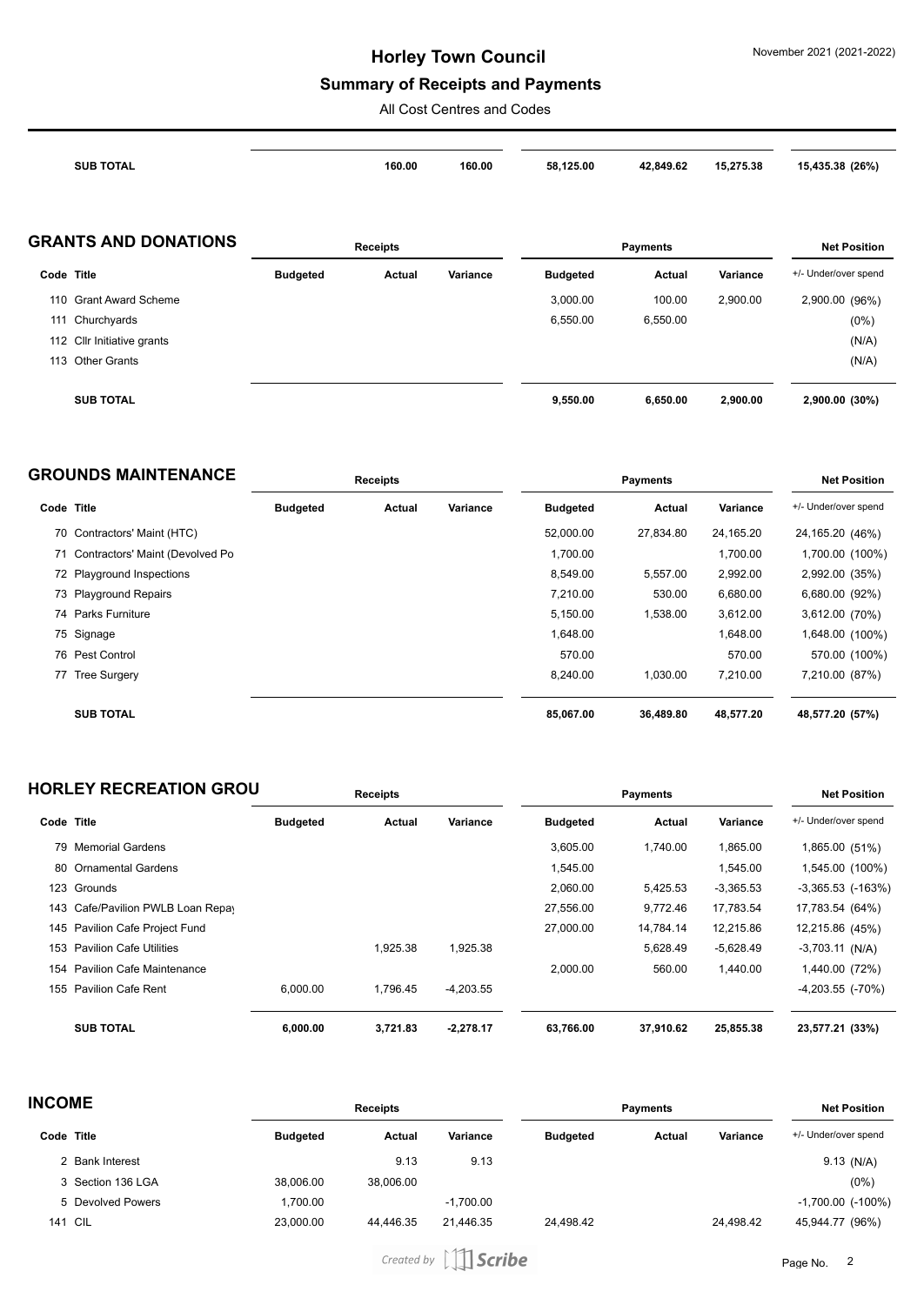## **Summary of Receipts and Payments**

All Cost Centres and Codes

|            | <b>SUB TOTAL</b>               | 62,706.00       | 82,461.48       | 19,755.48   | 24,498.42       |                 | 24,498.42 | 44,253.90 (50%)       |
|------------|--------------------------------|-----------------|-----------------|-------------|-----------------|-----------------|-----------|-----------------------|
|            |                                |                 |                 |             |                 |                 |           |                       |
|            | <b>LETTINGS AND RENT</b>       |                 | <b>Receipts</b> |             |                 | <b>Payments</b> |           | <b>Net Position</b>   |
| Code Title |                                | <b>Budgeted</b> | Actual          | Variance    | <b>Budgeted</b> | <b>Actual</b>   | Variance  | +/- Under/over spend  |
|            | 7 Edmonds Hall                 | 6.694.00        | 3,870.78        | $-2.823.22$ |                 |                 |           | $-2,823.22$ $(-42%)$  |
|            | 8 Football Pitches             | 3.000.00        | 3.475.46        | 475.46      |                 | 287.58          | $-287.58$ | 187.88 (6%)           |
|            | 9 Church Rd Allotments         | 3,300.00        | 298.00          | $-3,002.00$ |                 | 59.19           | $-59.19$  | $-3,061.19$ $(-92\%)$ |
|            | 10 Langshott Allotments        | 3,800.00        | 3,812.00        | 12.00       |                 |                 |           | 12.00 (0%)            |
|            | 11 Bowls Club                  | 276.00          |                 | $-276.00$   |                 |                 |           | $-276.00$ $(-100\%)$  |
|            | 12 Innes Pavilion              | 10.000.00       | 5,449.38        | $-4,550.62$ |                 |                 |           | $-4,550.62$ $(-45%)$  |
|            | 13 Saturday Market             | 200.00          |                 | $-200.00$   |                 |                 |           | -200.00 (-100%)       |
| 14         | <b>Events and Banners</b>      | 5,000.00        | 8,111.21        | 3,111.21    |                 |                 |           | 3,111.21 (62%)        |
|            | 15 Meeting Room                |                 |                 |             |                 |                 |           | (N/A)                 |
|            | 16 Edmonds Hall Deposits       |                 |                 |             |                 | 100.00          | $-100.00$ | $-100.00$ (N/A)       |
| 17         | <b>Football Pitch Deposits</b> |                 | 300.00          | 300.00      |                 | 100.00          | $-100.00$ | 200.00 (N/A)          |
|            | 149 Security Deposits          |                 | 200.00          | 200.00      |                 |                 |           | 200.00 (N/A)          |
|            | <b>SUB TOTAL</b>               | 32,270.00       | 25,516.83       | $-6,753.17$ |                 | 546.77          | $-546.77$ | $-7,299.94$ $(-22%)$  |

| <b>MICHAEL CRESCENT</b> |                              | <b>Receipts</b> |        |          | <b>Payments</b> | <b>Net Position</b> |          |                      |
|-------------------------|------------------------------|-----------------|--------|----------|-----------------|---------------------|----------|----------------------|
| Code Title              |                              | <b>Budgeted</b> | Actual | Variance | <b>Budgeted</b> | <b>Actual</b>       | Variance | +/- Under/over spend |
| 91                      | <b>Rates &amp; Utilites</b>  |                 |        |          | 740.00          | 443.65              | 296.35   | 296.35 (40%)         |
| 121                     | <b>Buildings and Grounds</b> |                 |        |          | 2.000.00        | 712.00              | .288.00  | (64%) 288.00         |
|                         | 140 Scout Hut Demolition     |                 |        |          |                 |                     |          | (N/A)                |
|                         | <b>SUB TOTAL</b>             |                 |        |          | 2,740.00        | 1,155.65            | 1.584.35 | 1,584.35 (57%)       |

|            | <b>OFFICE EXPENDITURE</b>   | <b>Receipts</b> |        |          | <b>Payments</b> |           |             | <b>Net Position</b>    |  |
|------------|-----------------------------|-----------------|--------|----------|-----------------|-----------|-------------|------------------------|--|
| Code Title |                             | <b>Budgeted</b> | Actual | Variance | <b>Budgeted</b> | Actual    | Variance    | +/- Under/over spend   |  |
|            | 19 Stationery               |                 |        |          | 1,700.00        | 277.70    | 1,422.30    | 1,422.30 (83%)         |  |
|            | 20 Courier & Postage        |                 |        |          | 75.00           | 1.70      | 73.30       | 73.30 (97%)            |  |
| 21         | Office Supplies & Equipment |                 |        |          | 3,000.00        | 2,320.03  | 679.97      | 679.97 (22%)           |  |
|            | 22 Photocopying             | 80.00           | 10.20  | $-69.80$ | 2,800.00        | 1,865.25  | 934.75      | 864.95 (30%)           |  |
| 23 IT      |                             |                 |        |          | 8,000.00        | 8,859.96  | $-859.96$   | $-859.96$ $(-10\%)$    |  |
|            | 24 Website                  |                 |        |          | 2,000.00        | 2,200.00  | $-200.00$   | $-200.00$ $(-10\%)$    |  |
|            | 25 Communications           |                 |        |          | 2,500.00        | 1,631.16  | 868.84      | 868.84 (34%)           |  |
|            | 26 Environment Campaign     |                 |        |          |                 |           |             | (N/A)                  |  |
| 148        | COVID-19 Compliance         |                 |        |          |                 | 4,824.30  | $-4,824.30$ | $-4,824.30$ (N/A)      |  |
|            | <b>SUB TOTAL</b>            | 80.00           | 10.20  | $-69.80$ | 20,075.00       | 21,980.10 | $-1,905.10$ | $-1,974.90$ ( $-9\%$ ) |  |

| <b>OFFICE MAINTENANCE &amp; REF</b> |                 | Receipts |          |                 | <b>Payments</b> |          |                      |
|-------------------------------------|-----------------|----------|----------|-----------------|-----------------|----------|----------------------|
| Code Title                          | <b>Budgeted</b> | Actual   | Variance | <b>Budgeted</b> | Actual          | Variance | +/- Under/over spend |
|                                     |                 |          |          |                 |                 |          |                      |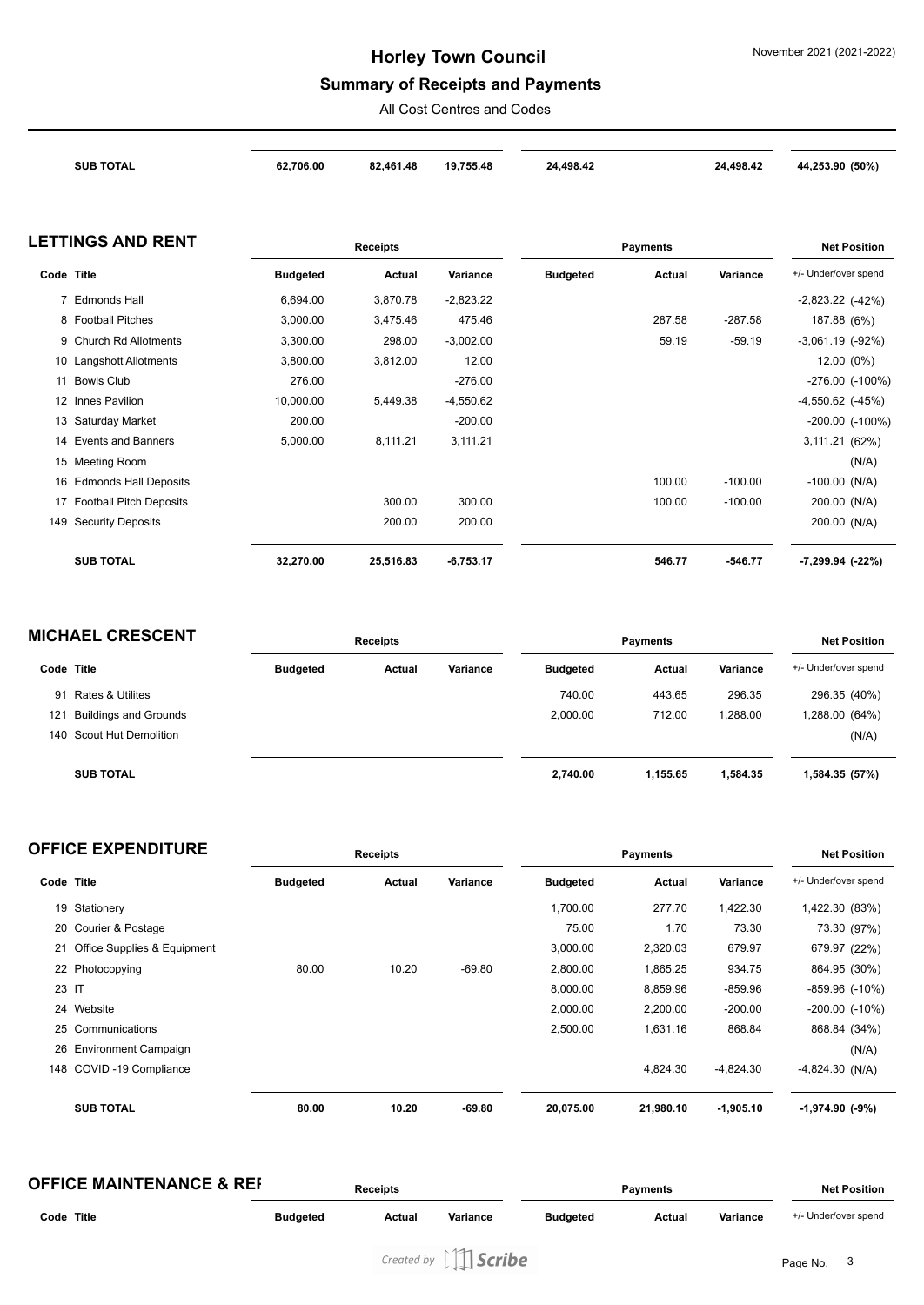## **Summary of Receipts and Payments**

All Cost Centres and Codes

| 38 Maintenance & Repairs       | 3,550.00  | 2.167.73  | 1,382.27  | 1,382.27 (38%)  |
|--------------------------------|-----------|-----------|-----------|-----------------|
| 39 Cleaning of hall and office | 15,000.00 | 9,050.90  | 5,949.10  | 5,949.10 (39%)  |
| 40 Utilities                   | 4,400.00  | 3,352.46  | 1,047.54  | 1,047.54 (23%)  |
| 41 Rates                       | 2,000.00  | 831.58    | 1,168.42  | 1,168.42 (58%)  |
| 42 Maintenance Contracts       | 1,500.00  | 1,030.17  | 469.83    | 469.83 (31%)    |
| 43 Window Cleaning             | 750.00    | 275.00    | 475.00    | 475.00 (63%)    |
| 45 Compliance and Regulatory   | 5,000.00  | 2.046.33  | 2.953.67  | 2,953.67 (59%)  |
|                                |           |           |           |                 |
| <b>SUB TOTAL</b>               | 32.200.00 | 18.754.17 | 13.445.83 | 13,445.83 (41%) |

| <b>PRECEPT</b> |                  | <b>Receipts</b> |            |          | <b>Payments</b> |        |          | <b>Net Position</b>  |  |
|----------------|------------------|-----------------|------------|----------|-----------------|--------|----------|----------------------|--|
| Code Title     |                  | <b>Budgeted</b> | Actual     | Variance | <b>Budgeted</b> | Actual | Variance | +/- Under/over spend |  |
|                | Precept          | 428,088.00      | 428.088.00 |          |                 |        |          | (0% )                |  |
|                | <b>SUB TOTAL</b> | 428,088.00      | 428,088.00 |          |                 |        |          | (0%)                 |  |

| <b>SALARIES AND PENSIONS</b> |                                   | <b>Receipts</b> |        |          |                 |            | <b>Net Position</b> |                      |
|------------------------------|-----------------------------------|-----------------|--------|----------|-----------------|------------|---------------------|----------------------|
| Code Title                   |                                   | <b>Budgeted</b> | Actual | Variance | <b>Budgeted</b> | Actual     | Variance            | +/- Under/over spend |
|                              | 30 Net Salaries                   |                 |        |          | 116,000.00      | 71,886.66  | 44,113.34           | 44,113.34 (38%)      |
|                              | 31 PAYE                           |                 |        |          | 18,000.00       | 11,770.85  | 6,229.15            | 6,229.15 (34%)       |
|                              | 32 NI Employee                    |                 |        |          | 10,000.00       | 4,577.28   | 5,422.72            | 5,422.72 (54%)       |
|                              | 33 NI Employer                    |                 |        |          | 14.800.00       | 6.984.73   | 7,815.27            | 7,815.27 (52%)       |
|                              | 34 SCC Pension Employee           |                 |        |          | 18.200.00       | 13,508.51  | 4,691.49            | 4,691.49 (25%)       |
|                              | 35 SCC Pension Employer           |                 |        |          | 28.000.00       | 14.963.06  | 13,036.94           | 13,036.94 (46%)      |
| 151                          | Long Service Award                |                 |        |          |                 | 1,250.00   | $-1,250.00$         | $-1,250.00$ (N/A)    |
|                              | 156 Student/Postgraduate Loan Ded |                 |        |          |                 | 111.00     | $-111.00$           | $-111.00$ (N/A)      |
|                              | <b>SUB TOTAL</b>                  |                 |        |          | 205,000.00      | 125.052.09 | 79.947.91           | 79,947.91 (39%)      |

| <b>SECURITY</b> |                                | <b>Receipts</b> |        |          | <b>Payments</b> |          |          | <b>Net Position</b>  |  |
|-----------------|--------------------------------|-----------------|--------|----------|-----------------|----------|----------|----------------------|--|
| Code Title      |                                | <b>Budgeted</b> | Actual | Variance | <b>Budgeted</b> | Actual   | Variance | +/- Under/over spend |  |
|                 | 105 Security Patrols           |                 |        |          | 5,665.00        | 4,299.20 | 1,365.80 | 1,365.80 (24%)       |  |
|                 | 106 CCTV Installation          |                 |        |          | 2,000.00        |          | 2,000.00 | 2,000.00 (100%)      |  |
| 107             | <b>CCTV Maintenance</b>        |                 |        |          | 3,500.00        | 335.00   | 3,165.00 | 3,165.00 (90%)       |  |
|                 | 108 CCTV Broadband Connections |                 |        |          | 2,000.00        | 663.12   | 1,336.88 | 1,336.88 (66%)       |  |
| 147             | Alarm Maintenance              |                 |        |          |                 | 75.00    | $-75.00$ | $-75.00$ (N/A)       |  |
|                 | <b>SUB TOTAL</b>               |                 |        |          | 13.165.00       | 5.372.32 | 7.792.68 | 7,792.68 (59%)       |  |

| <b>TOWN CENTRE</b> |                            | <b>Receipts</b> |        |           | <b>Payments</b> |               |          | <b>Net Position</b>  |  |
|--------------------|----------------------------|-----------------|--------|-----------|-----------------|---------------|----------|----------------------|--|
|                    | Code Title                 | <b>Budgeted</b> | Actual | Variance  | <b>Budgeted</b> | <b>Actual</b> | Variance | +/- Under/over spend |  |
|                    | 100 Baskets and planting   | 500.00          |        | $-500.00$ | 8.755.00        | 7.758.25      | 996.75   | 496.75 (5%)          |  |
| 101                | Horley/South & SE in Bloom |                 |        |           | 1.600.00        | 1.433.60      | 166.40   | 166.40 (10%)         |  |
|                    | 102 Christmas              |                 | 120.00 | 120.00    | 1.957.00        |               | 1.957.00 | 2,077.00 (106%)      |  |

Created by [11 Scribe